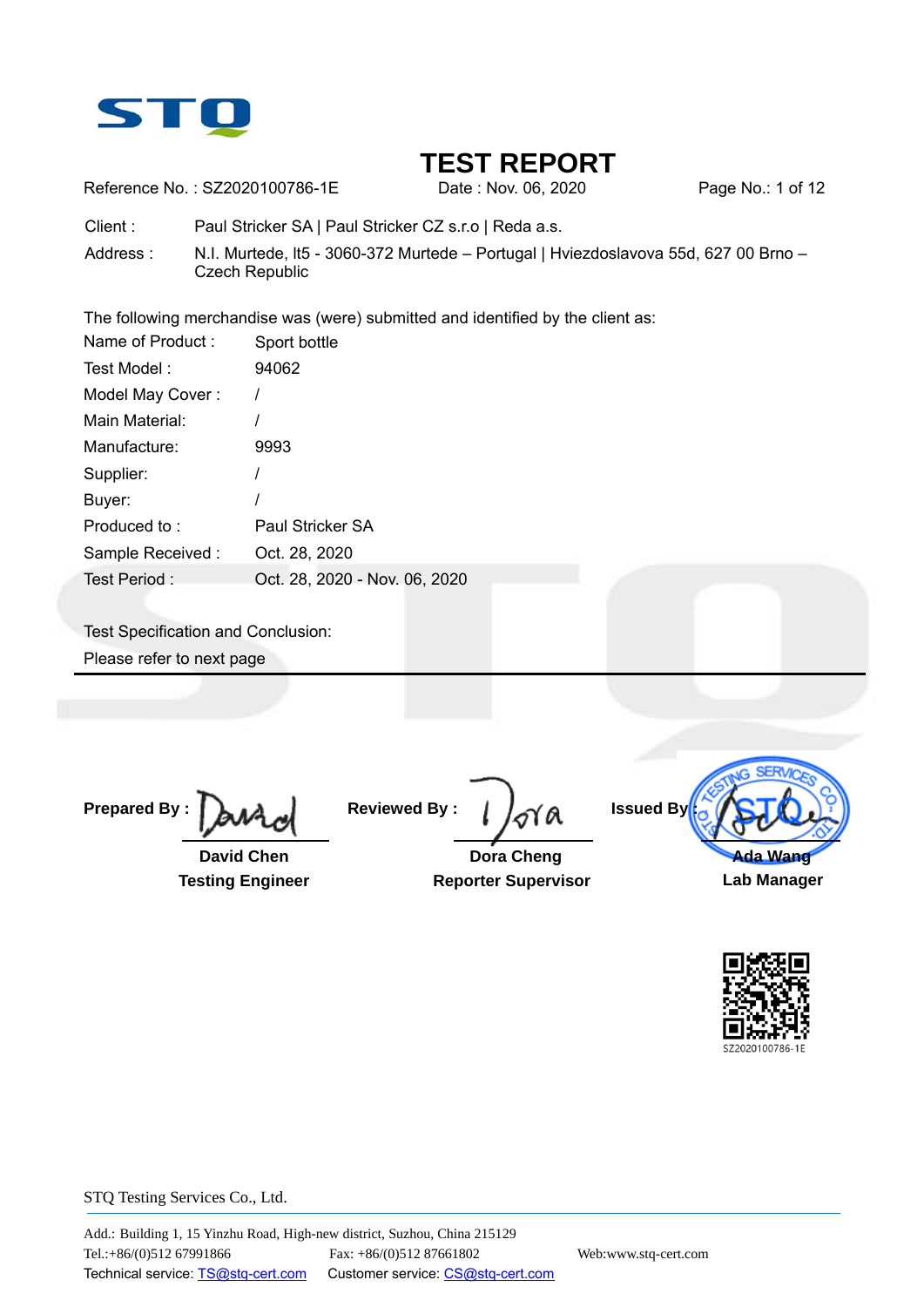

Reference No.: SZ2020100786-1E Date : Nov. 06, 2020 Page No.: 2 of 12

| <b>Test Request</b><br><b>Conclusion</b>                                                                                 |  |  |  |  |  |  |  |
|--------------------------------------------------------------------------------------------------------------------------|--|--|--|--|--|--|--|
| German Food, Articles of Daily Use and Feed Code of September 1, 2005 (LFGB), Section 30 and BfR                         |  |  |  |  |  |  |  |
| recommendation, Commission Regulation (EU) No 10/2011 and its subsequent amendment Regulation EU                         |  |  |  |  |  |  |  |
| No.1282/2011, 1183/2012, 202/2014 and Regulation (EU) 2016/1416, (EU) 2017/752, (EU) 2018/213,                           |  |  |  |  |  |  |  |
| (EU) 2020/1245 on plastic materials and articles intended to come into contact with foodstuffs, General                  |  |  |  |  |  |  |  |
| Requirement (Article 3) in EU Regulation No. 1935/2004                                                                   |  |  |  |  |  |  |  |
| <b>PASS</b><br>1.<br>Sensorial examination odour and taste test for full article                                         |  |  |  |  |  |  |  |
| Technical Guide on Metals and Alloys used in food contact materials and articles of the 1 <sup>st</sup> edition in 2013, |  |  |  |  |  |  |  |
| General Requirement(Article 3) in EU Regulation No. 1935/2004                                                            |  |  |  |  |  |  |  |
| 2.<br><b>PASS</b><br>Extractable Heavy Metals for metal                                                                  |  |  |  |  |  |  |  |
| German Food, Articles of Daily Use and Feed Code of September 1, 2005 (LFGB), Section 30 & EN                            |  |  |  |  |  |  |  |
| 602:2004, General Requirement(Article 3) in EU Regulation No. 1935/2004                                                  |  |  |  |  |  |  |  |
| 3.<br><b>PASS</b><br>Composition analysis for Aluminium                                                                  |  |  |  |  |  |  |  |
| Commission Regulation (EU) No 10/2011 and its subsequent amendment Regulation EU No.1282/2011,                           |  |  |  |  |  |  |  |
| 1183/2012, 202/2014 and Regulation (EU) 2016/1416, (EU) 2017/752, (EU) 2018/213, (EU) 2020/1245                          |  |  |  |  |  |  |  |
| on plastic materials and articles intended to come into contact with foodstuffs, General Requirement                     |  |  |  |  |  |  |  |
| (Article 3) in EU Regulation No. 1935/2004                                                                               |  |  |  |  |  |  |  |
| <b>PASS</b><br>4.<br>Overall Migration test for PP                                                                       |  |  |  |  |  |  |  |
| 5.<br>Soluble Heavy Metals for PP<br><b>PASS</b>                                                                         |  |  |  |  |  |  |  |
| 6.<br>Specific migration test of Primary Aromatic Amine content for PP<br><b>PASS</b>                                    |  |  |  |  |  |  |  |
| Council of Europe Resolution AP (2004) 5, General Requirement(Article 3) in EU Regulation No. 1935/2004                  |  |  |  |  |  |  |  |
| Overall migration test for Silicone rubber<br><b>PASS</b><br>4.                                                          |  |  |  |  |  |  |  |
| 7.<br>Bisphenol-A (BPA) content                                                                                          |  |  |  |  |  |  |  |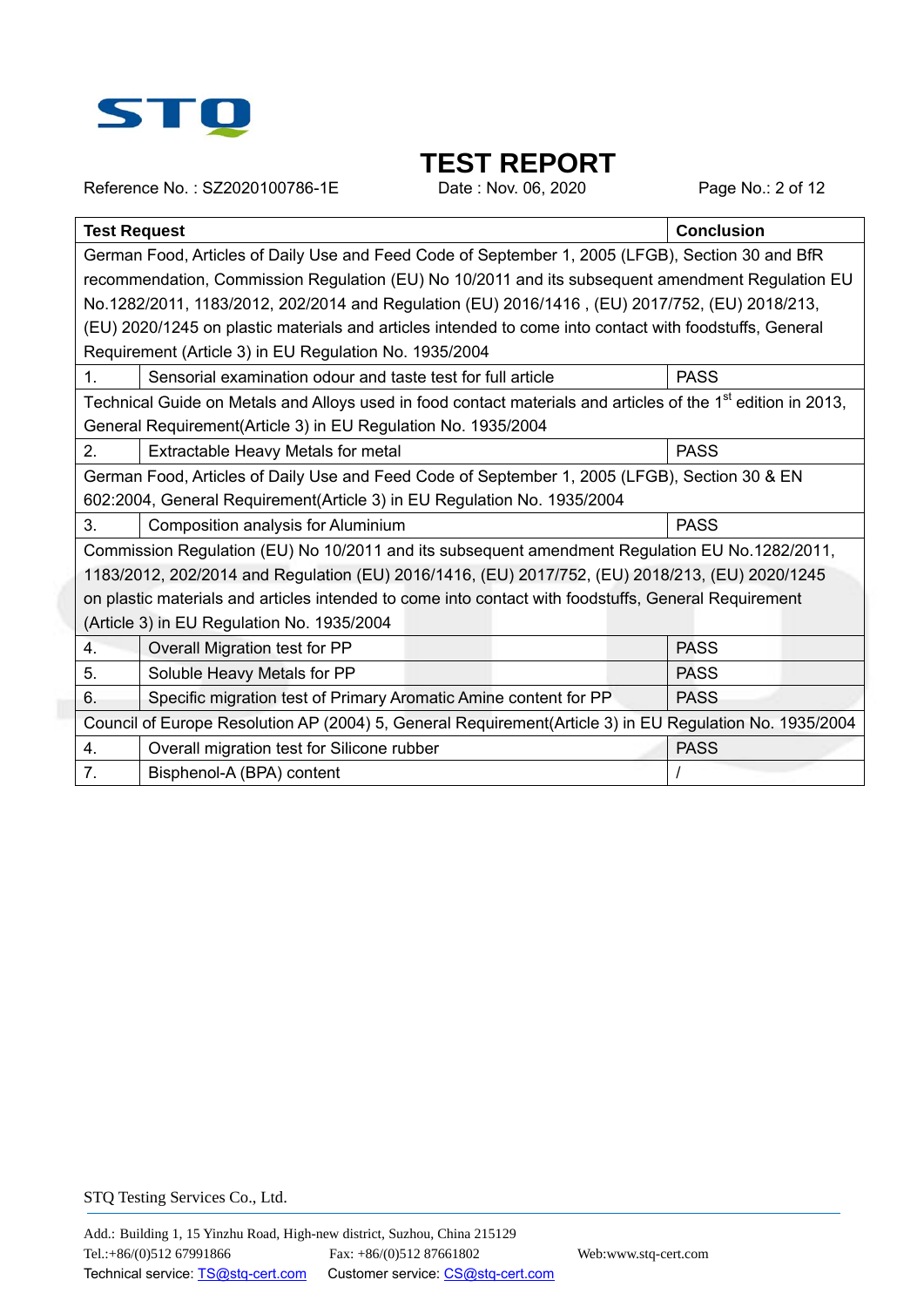

Reference No.: SZ2020100786-1E Date: Nov. 06, 2020 Page No.: 3 of 12

## **TEST RESULTS:**

#### **1. Sensorial Examination Odour and Taste Test**

**Test Method:** Sensory test with reference to DIN10955: 2004-06

Test procedure: 1. Wash the sample with distilled water and dry it at room temperature;

- 2. Fill with water and keep at 70°C for 2 hours;
- 3. Cool to room temperature;
- 4. Degust the taste and evaluate;
- 5. Test the Blank as the steps 1~4.

| Test Items                                | Result | <b>Maximum Permissible Limit</b> |
|-------------------------------------------|--------|----------------------------------|
|                                           | 1#     |                                  |
| Sensorial examination odour (Point scale) |        | 2.5                              |
| Sensorial examination taste (Point scale) |        | 2.5                              |

Scale evaluation:

- 0: No perceptible odour and taste
- 1: Odour and taste just perceptible (still difficult to define)
- 2: Moderate odour and taste
- 3: Moderately strong odour and taste
- 4: Strong odour and taste

**\*\*\*\*\*\*\*\* To be continued \*\*\*\*\*\*\*\***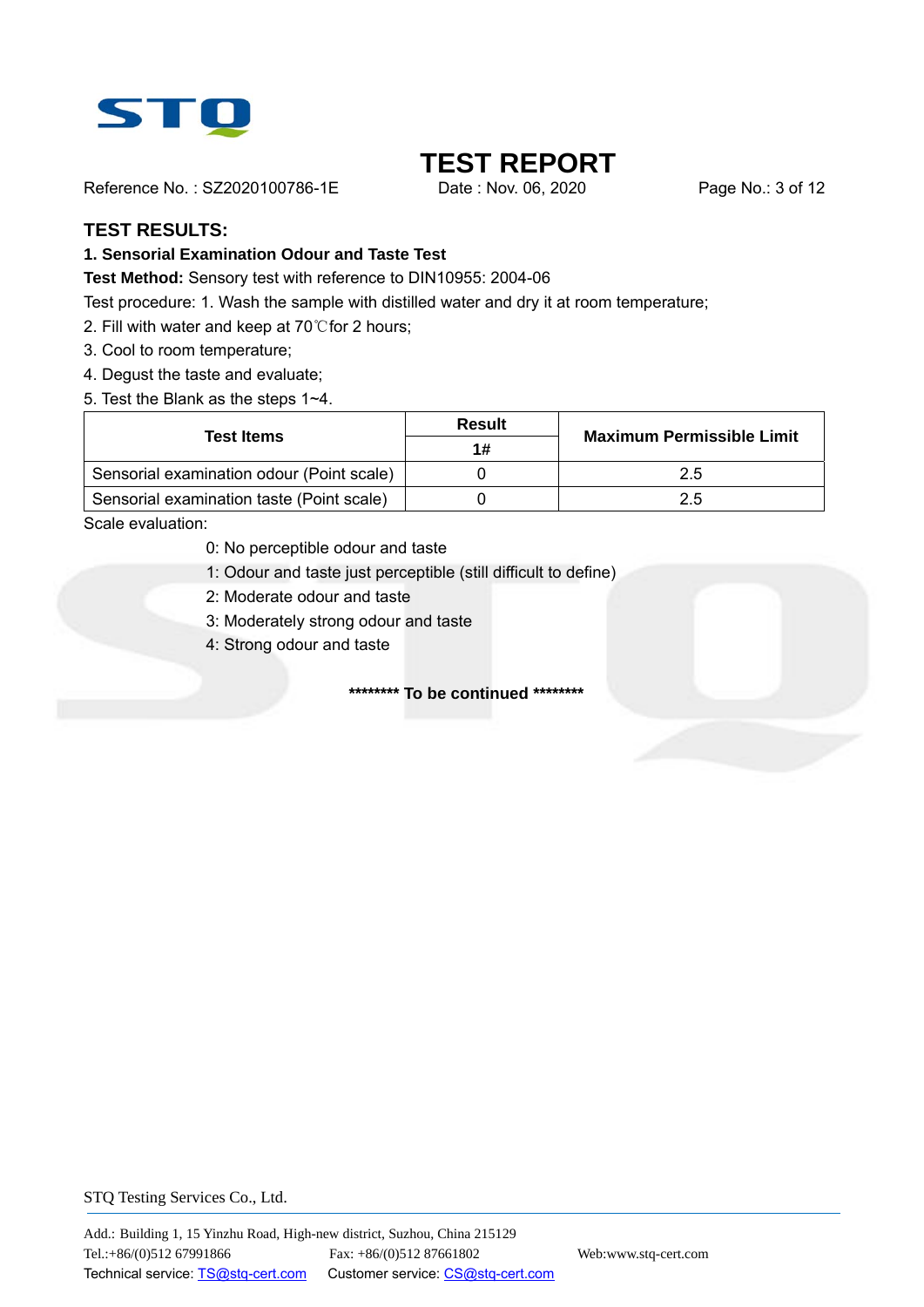

Reference No.: SZ2020100786-1E Date: Nov. 06, 2020 Page No.: 4 of 12

#### **2. Extractable Heavy Metals**

**Test Method:** Sample prepared with reference to Technical Guide on Metals and Alloys used in food contact materials and articles of the 1<sup>st</sup> edition in 2013 and by ICP-OES & ICP-MS **Test condition:** 70℃, 2 hours with Artificial tap water(prepare according DIN 10531 Clause 4.2.2.2) **Test sample No and description:** 2# Silver aluminum bottle inner wall

| <b>Extractable</b>  | The 1st        | The 2 <sup>nd</sup> | The $1^{st}$ + $2^{nd}$ | 7*Limit | The 3rd        | Limit          |  |  |
|---------------------|----------------|---------------------|-------------------------|---------|----------------|----------------|--|--|
| <b>Elements</b>     | Result (mg/kg) | Result (mg/kg)      | Result (mg/kg)          | (mg/kg) | Result (mg/kg) | (mg/kg)        |  |  |
| Silver (Ag)         | N.D.           | N.D.                | N.D.                    | 0.56    | N.D.           | 0.08           |  |  |
| Aluminium (AI)      | N.D.           | N.D.                | N.D.                    | 35      | N.D.           | 5              |  |  |
| Chromium (Cr)       | N.D.           | N.D.                | N.D.                    | 1.75    | N.D.           | 0.250          |  |  |
| Cobalt (Co)         | N.D.           | N.D.                | N.D.                    | 0.14    | N.D.           | 0.02           |  |  |
| Copper (Cu)         | N.D.           | N.D.                | N.D.                    | 28      | N.D.           | $\overline{4}$ |  |  |
| Iron (Fe)           | N.D.           | N.D.                | N.D.                    | 280     | N.D.           | 40             |  |  |
| Magnesium (Mg)      | 0.01           | N.D.                | 0.01                    | $--$    | N.D.           | $---$          |  |  |
| Manganese (Mn)      | N.D.           | N.D.                | N.D.                    | 12.6    | N.D.           | 1.8            |  |  |
| Molybdenum (Mo)     | N.D.           | N.D.                | N.D.                    | 0.84    | N.D.           | 0.12           |  |  |
| Nickel (Ni)         | N.D.           | N.D.                | N.D.                    | 0.98    | N.D.           | 0.14           |  |  |
| $T$ in $(Sn)$       | N.D.           | N.D.                | N.D.                    | 700     | N.D.           | 100            |  |  |
| Titanium (Ti)       | N.D.           | N.D.                | N.D.                    | $---$   | N.D.           |                |  |  |
| Vanadium (V)        | N.D.           | N.D.                | N.D.                    | 0.07    | N.D.           | 0.01           |  |  |
| Zinc(Zn)            | N.D.           | N.D.                | N.D.                    | 35      | N.D.           | 5              |  |  |
| Antimony (Sb)       | N.D.           | N.D.                | N.D.                    | 0.28    | N.D.           | 0.04           |  |  |
| Arsenic (As)        | N.D.           | N.D.                | N.D.                    | 0.014   | N.D.           | 0.002          |  |  |
| Barium (Ba)         | N.D.           | N.D.                | N.D.                    | 8.4     | N.D.           | 1.2            |  |  |
| Beryllium (Be)      | N.D.           | N.D.                | N.D.                    | 0.07    | N.D.           | 0.01           |  |  |
| Cadmium (Cd)        | N.D.           | N.D.                | N.D.                    | 0.035   | N.D.           | 0.005          |  |  |
| Lead (Pb)           | N.D.           | N.D.                | N.D.                    | 0.07    | N.D.           | 0.010          |  |  |
| Lithium (Li)        | N.D.           | N.D.                | N.D.                    | 0.336   | N.D.           | 0.048          |  |  |
| Mercury (Hg)        | N.D.           | N.D.                | N.D.                    | 0.021   | N.D.           | 0.003          |  |  |
| Thallium (TI)       | N.D.           | N.D.                | N.D.                    | 0.0007  | N.D.           | 0.0001         |  |  |
| <b>Conclusion*:</b> |                | <b>PASS</b>         |                         |         |                |                |  |  |

**\*\*\*\*\*\*\*\* To be continued \*\*\*\*\*\*\*\***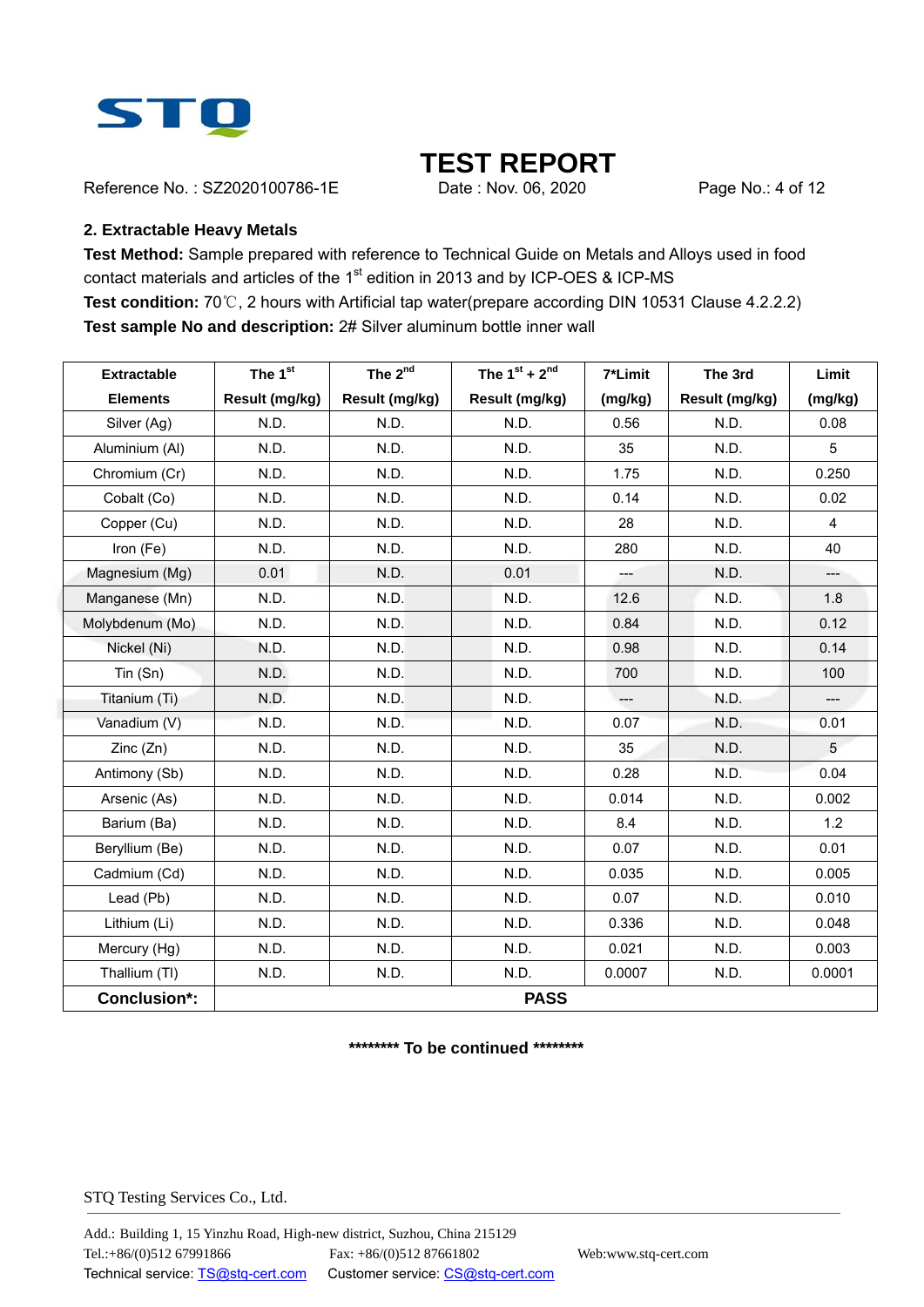

Reference No.: SZ2020100786-1E Date: Nov. 06, 2020 Page No.: 5 of 12

#### **Remark:**

1.The following table is the MDL of the Extractable Heavy Metals testing

| <b>Extractable</b><br><b>Elements</b> | MDL(mg/kg) | Extractable<br><b>Elements</b> | MDL(mg/kg) | <b>Extractable</b><br><b>Elements</b> | MDL(mg/kg) |
|---------------------------------------|------------|--------------------------------|------------|---------------------------------------|------------|
| Silver (Ag)                           | 0.01       | Molybdenum (Mo)                | 0.01       | Barium (Ba)                           | 0.01       |
| Aluminium (AI)                        | 0.01       | Nickel (Ni)                    | 0.01       | Beryllium (Be)                        | 0.01       |
| Chromium (Cr)                         | 0.01       | Tin (Sn)                       | 0.01       | Cadmium (Cd)                          | 0.001      |
| Cobalt (Co)                           | 0.01       | Titanium (Ti)                  | 0.01       | Lead (Pb)                             | 0.001      |
| Copper (Cu)                           | 0.01       | Vanadium (V)                   | 0.01       | Lithium (Li)                          | 0.01       |
| Iron (Fe)                             | 0.01       | Zinc(Zn)                       | 0.01       | Mercury (Hg)                          | 0.001      |
| Magnesium (Mg)                        | 0.01       | Antimony (Sb)                  | 0.01       | Thallium (TI)                         | 0.0001     |
| Manganese (Mn)                        | 0.01       | Arsenic (As)                   | 0.001      | ---                                   | ---        |

2. MDL = Method Detection Limit.

3. N.D.= Not detected, less than MDL.

4. The submitted sample/component is a repeated use article. The migration test was carried out three times on the same article. The sum of the results of the first and second tests should not exceed seven times the limit (Result 1<sup>st</sup> test + Result 2<sup>nd</sup> test <7\* limit) and the Result 3<sup>rd</sup> should not exceed the limit.

#### **3. Composition Analysis**

**Test Method:** Acid digestion, followed by analysis using Inductively Coupled Argon Plasma Spectrometer.

| <b>Test Items</b>         | <b>Unit</b>   | <b>Result</b> | <b>Maximum</b>           |
|---------------------------|---------------|---------------|--------------------------|
|                           |               | 2#            | <b>Permissible Limit</b> |
| 1. Silicon + iron content | $\%$          | 0.22          | 1.0 maximum              |
| 2. Magnesium content      | $\frac{0}{0}$ | 0.04          | 0.10 maximum             |
| 3. Manganese content      | $\%$          | < 0.01        | 0.10 maximum             |
| 4. Nickel content         | $\frac{0}{0}$ | < 0.01        | 0.10 maximum             |
| 5. Copper content         | $\frac{0}{0}$ | < 0.01        | 0.10 maximum             |
| 6. Chromium content       | $\frac{0}{0}$ | < 0.01        | 0.10 maximum             |
| 7. Titanium content       | $\%$          | < 0.01        | 0.10 maximum             |
| 8. Zinc content           | $\frac{0}{0}$ | < 0.01        | 0.10 maximum             |
| 9. Tin content            | $\%$          | < 0.01        | 0.10 maximum             |
| 10. Beryllium content     | $\frac{0}{0}$ | < 0.01        | 0.10 maximum             |
| 11. Thallium content      | $\%$          | < 0.01        | 0.10 maximum             |
| 12. Lead content          | $\frac{0}{0}$ | < 0.01        | $0.10$ maximum           |

**Note:** The maximum permissible limit of copper is 0.20% when both of Magnesium and Chromium do not exceed 0.05%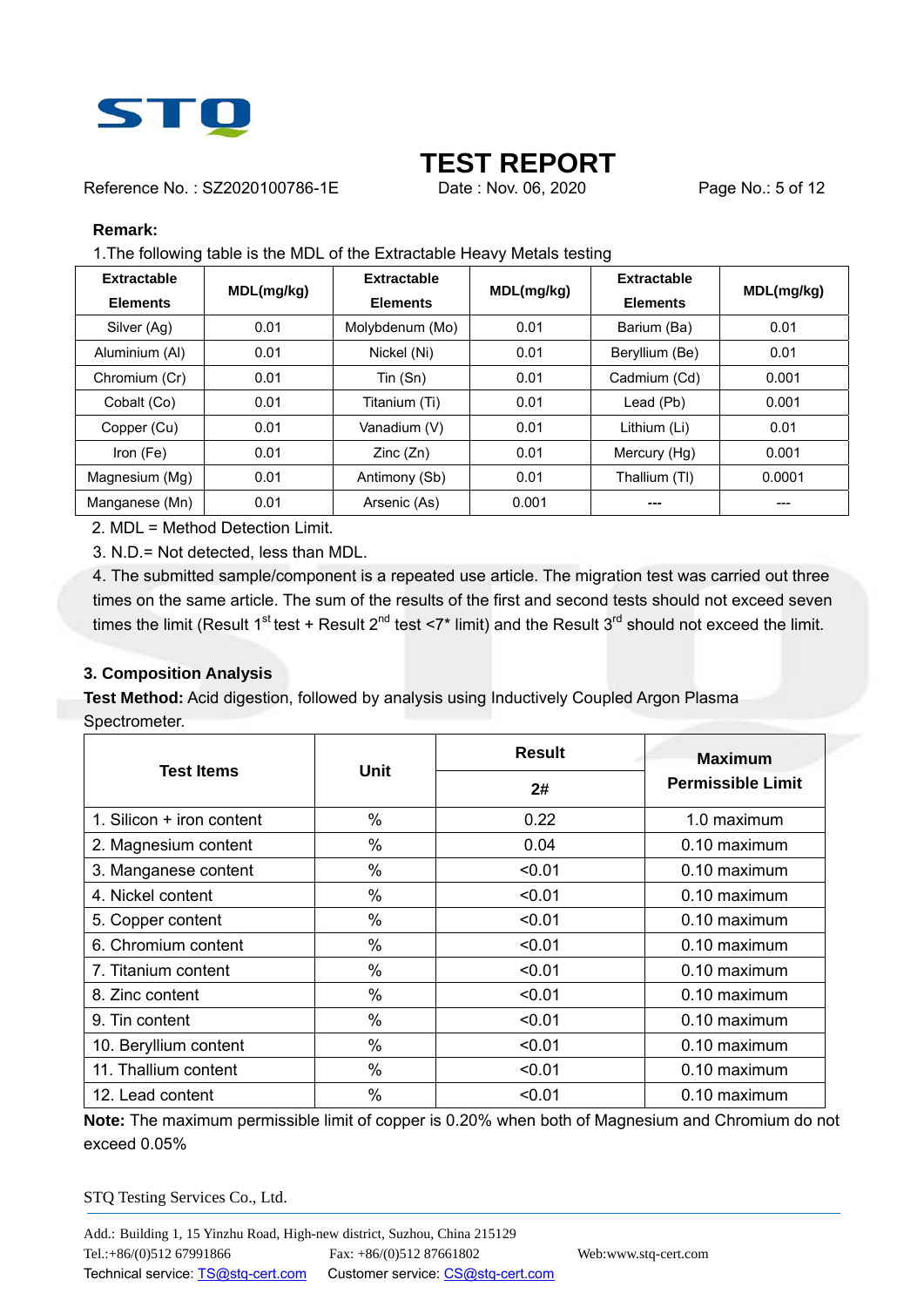

Reference No.: SZ2020100786-1E Date: Nov. 06, 2020 Page No.: 6 of 12

### **4. Overall Migration Test**

**Test Method:** With reference to EN1186-1:2002 for selection of conditions and test methods; EN1186-3:2002 aqueous food simulants by total immersion method;

## **Surface area(dm<sup>2</sup> )/Volume(ml):**

3# 1/100 4# 1/100

|                                                 |                    |                           | <b>Result</b>        |             |          | <b>Maximum</b>              | Conclu      |
|-------------------------------------------------|--------------------|---------------------------|----------------------|-------------|----------|-----------------------------|-------------|
| <b>Simulants</b>                                | <b>Unit</b>        | <b>Test Condition</b>     | $3#-1$ <sup>st</sup> | $3#-2^{nd}$ | $3#-3rd$ | <b>Permissible</b><br>Limit | sion*       |
| 3% Acetic Acid (W/V)<br><b>Aqueous Solution</b> | mg/dm <sup>2</sup> | 2 hours at 70°C           | < 3.0                | < 3.0       | < 3.0    | 10                          | <b>PASS</b> |
| 50% Ethanol (V/V)<br><b>Aqueous Solution</b>    | mg/dm <sup>2</sup> | 2 hours at $70^{\circ}$ C | < 3.0                | < 3.0       | < 3.0    | 10                          | <b>PASS</b> |

|                         |                    |                       | <b>Result</b>        |             |                      | <b>Maximum</b>              | <b>Conclu</b> |
|-------------------------|--------------------|-----------------------|----------------------|-------------|----------------------|-----------------------------|---------------|
| <b>Simulants</b>        | <b>Unit</b>        | <b>Test Condition</b> | $4#-1$ <sup>st</sup> | $4#-2^{nd}$ | $4#-3$ <sup>rd</sup> | <b>Permissible</b><br>Limit | sion*         |
| 3% Acetic Acid (W/V)    | mg/dm <sup>2</sup> | 2 hours at 70°C       | 3.0                  | < 3.0       | < 3.0                | 10                          | <b>PASS</b>   |
| Aqueous Solution        |                    |                       |                      |             |                      |                             |               |
| 50% Ethanol (V/V)       | mg/dm <sup>2</sup> | 2 hours at 70°C       | 3.0                  |             | 3.0                  |                             | <b>PASS</b>   |
| <b>Aqueous Solution</b> |                    |                       |                      | 3.0         |                      | 10                          |               |

**\*\*\*\*\*\*\*\* To be continued \*\*\*\*\*\*\*\***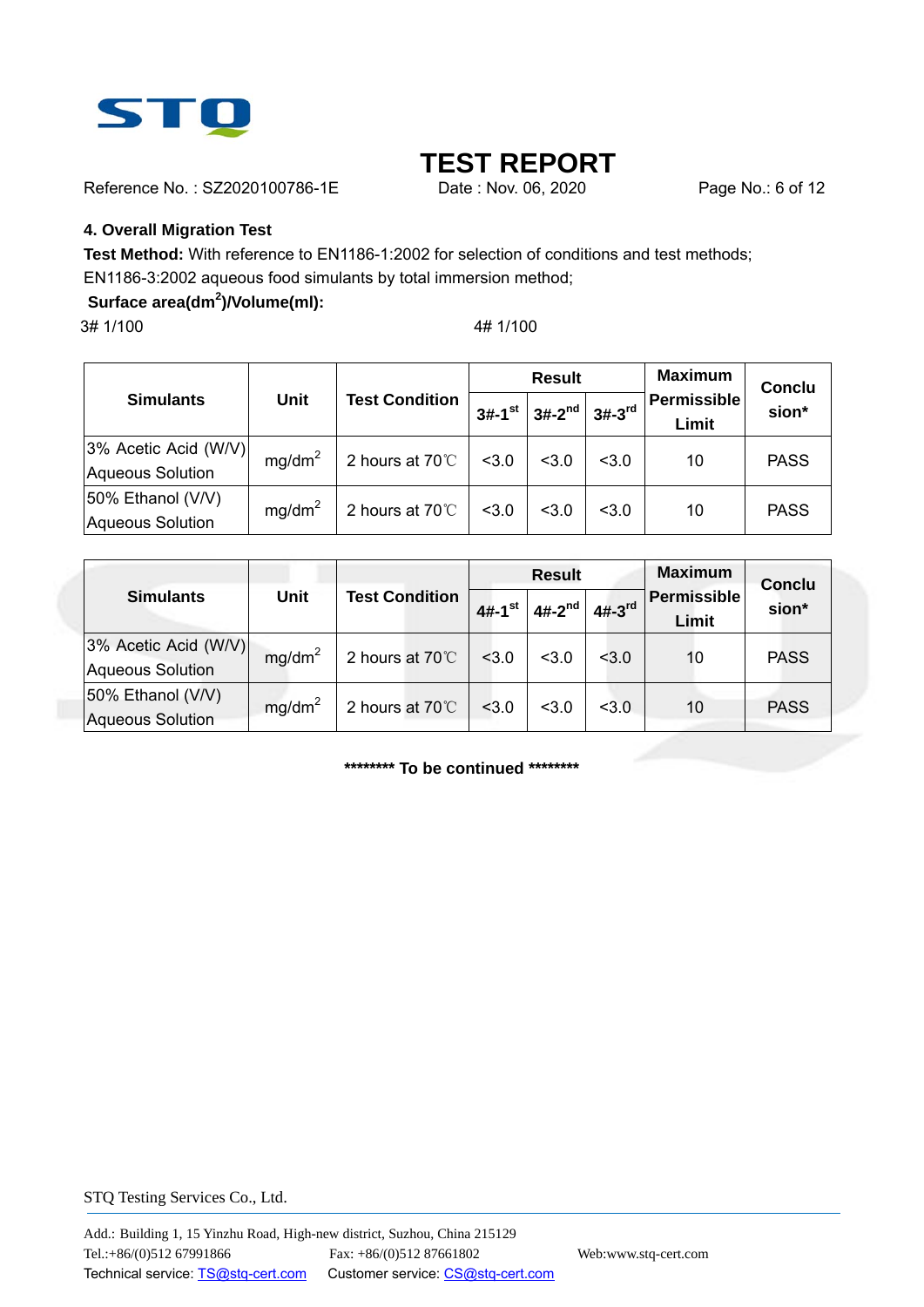

Reference No.: SZ2020100786-1E Date: Nov. 06, 2020 Page No.: 7 of 12

#### **5. Soluble Heavy Metals**

**Test Method:** Sample preparation in 3% Acetic acid at 70℃ for 2 hours, followed by analysis using Inductively Coupled Argon Plasma Spectrometer.

#### **Surface area(dm<sup>2</sup> )/Volume(ml):**1/167

|                    | <b>Unit</b> |                      | <b>Result</b> |          | <b>Maximum Permissible</b> |  |
|--------------------|-------------|----------------------|---------------|----------|----------------------------|--|
| <b>Test Item</b>   |             | $3#-1$ <sup>st</sup> | $3#-2^{nd}$   | $3#-3rd$ | Limit                      |  |
| Soluble Aluminium  | mg/kg       | < 0.01               | < 0.01        | < 0.01   | 1                          |  |
| Soluble Antimony   | mg/kg       | < 0.01               | < 0.01        | < 0.01   | 0.04                       |  |
| Soluble Arsenic    | mg/kg       | < 0.01               | < 0.01        | < 0.01   | 0.01                       |  |
| Soluble Barium     | mg/kg       | < 0.01               | < 0.01        | < 0.01   | 1                          |  |
| Soluble Cadmium    | mg/kg       | < 0.001              | < 0.001       | < 0.001  | 0.002                      |  |
| Soluble Chromium   | mg/kg       | < 0.01               | < 0.01        | < 0.01   | 0.01                       |  |
| Soluble Cobalt     | mg/kg       | < 0.01               | < 0.01        | < 0.01   | 0.05                       |  |
| Soluble Copper     | mg/kg       | < 0.01               | < 0.01        | < 0.01   | 5                          |  |
| Soluble Iron       | mg/kg       | < 0.01               | < 0.01        | < 0.01   | 48                         |  |
| Soluble Lead       | mg/kg       | < 0.01               | < 0.01        | < 0.01   | 0.01                       |  |
| Soluble Lithium    | mg/kg       | < 0.01               | < 0.01        | < 0.01   | 0.6                        |  |
| Soluble Manganese  | mg/kg       | < 0.01               | < 0.01        | < 0.01   | 0.6                        |  |
| Soluble Mercury    | mg/kg       | < 0.01               | < 0.01        | < 0.01   | 0.01                       |  |
| Soluble Nickel     | mg/kg       | < 0.01               | < 0.01        | < 0.01   | 0.02                       |  |
| Soluble Zinc       | mg/kg       | < 0.01               | < 0.01        | < 0.01   | 5                          |  |
| Soluble Tungsten   | mg/kg       | < 0.01               | < 0.01        | < 0.01   | 0.05                       |  |
| Soluble Europium   | mg/kg       | < 0.01               | < 0.01        | < 0.01   |                            |  |
| Soluble Gadolinium | mg/kg       | < 0.01               | < 0.01        | < 0.01   | Sum≤0.5                    |  |
| Soluble Lanthanum  | mg/kg       | < 0.01               | < 0.01        | < 0.01   |                            |  |
| Soluble Terbium    | mg/kg       | < 0.01               | < 0.01        | < 0.01   |                            |  |
| conclusion*        | ---         |                      | <b>PASS</b>   |          |                            |  |

**\*\*\*\*\*\*\*\* To be continued \*\*\*\*\*\*\*\***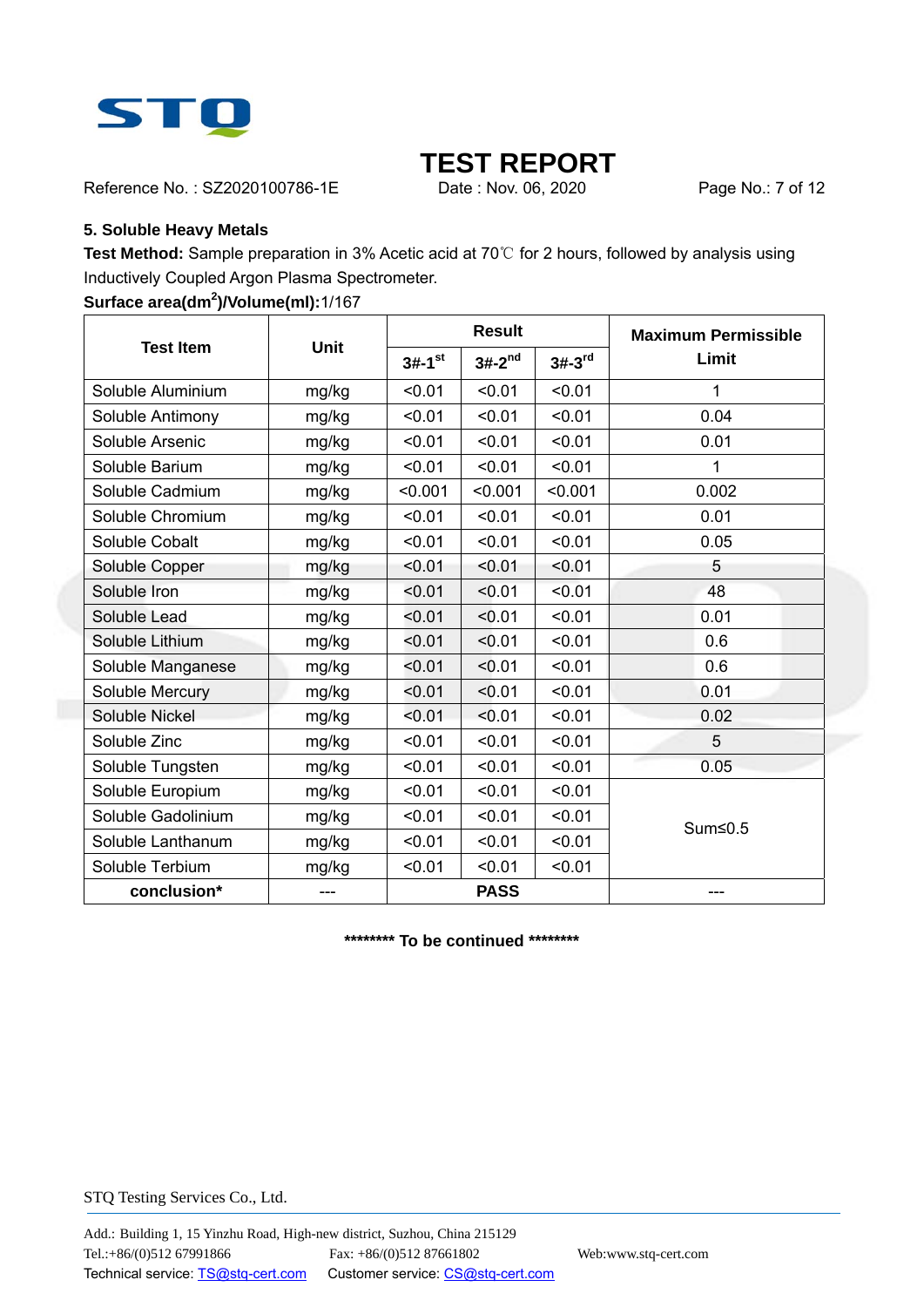

Reference No.: SZ2020100786-1E Date: Nov. 06, 2020 Page No.: 8 of 12

#### **6. Specific Migration of Primary Aromatic Amine**

**Test Method:** Sample preparation with reference to EN 13130-1: 2004 with selection of simulant and condition, followed by analysis by LC/MS/MS & UV.

**Test Condition:** 3% Acetic acid, 2 hours at 70℃

**Surface area(dm<sup>2</sup> )/Volume(ml):** 1/167

|                                       |             |                      | <b>Result</b> | <b>Maximum</b> |                             |
|---------------------------------------|-------------|----------------------|---------------|----------------|-----------------------------|
| Test Item(s)                          | <b>Unit</b> | $3#-1$ <sup>st</sup> | $3#-2^{nd}$   | $3#-3rd$       | <b>Permissible</b><br>Limit |
| 4-Aminobiphenyl                       | mg/kg       | < 0.001              | < 0.001       | < 0.001        | 0.002                       |
| <b>Benzidine</b>                      | mg/kg       | < 0.001              | < 0.001       | < 0.001        | 0.002                       |
| 4-Chloro-o-toluidine                  | mg/kg       | < 0.001              | < 0.001       | < 0.001        | 0.002                       |
| 2-Naphthylamine                       | mg/kg       | < 0.001              | < 0.001       | < 0.001        | 0.002                       |
| O-Aminoazotoluene                     | mg/kg       | < 0.001              | < 0.001       | < 0.001        | 0.002                       |
| 5-nitro-o-toluidine                   | mg/kg       | < 0.001              | < 0.001       | < 0.001        | 0.002                       |
| 4-Chloroaniline                       | mg/kg       | < 0.001              | < 0.001       | < 0.001        | 0.002                       |
| 4-methoxy-m-phenylenediamine          | mg/kg       | < 0.001              | < 0.001       | < 0.001        | 0.002                       |
| 4,4'-methylenedianiline               | mg/kg       | < 0.001              | < 0.001       | < 0.001        | 0.002                       |
| 3,3'-Dichlorobenzidine                | mg/kg       | < 0.001              | < 0.001       | < 0.001        | 0.002                       |
| 3,3'-Dimethoxybenzidine               | mg/kg       | < 0.001              | < 0.001       | < 0.001        | 0.002                       |
| 3,3'-Dimethylbenzidine                | mg/kg       | < 0.001              | < 0.001       | < 0.001        | 0.002                       |
| 4,4'-methylenedi-o-toluidine          | mg/kg       | < 0.001              | < 0.001       | < 0.001        | 0.002                       |
| P-Cresidine                           | mg/kg       | < 0.001              | < 0.001       | < 0.001        | 0.002                       |
| 4,4'-Methylene-bis-(2-Chloro-aniline) | mg/kg       | < 0.001              | < 0.001       | < 0.001        | 0.002                       |
| 4,4'-oxydianiline                     | mg/kg       | < 0.001              | < 0.001       | < 0.001        | 0.002                       |
| 4,4'-Thiodianiline                    | mg/kg       | < 0.001              | < 0.001       | < 0.001        | 0.002                       |
| O-Toluidine                           | mg/kg       | < 0.001              | < 0.001       | < 0.001        | 0.002                       |
| 4-methyl-m-phenylenediamine           | mg/kg       | < 0.001              | < 0.001       | < 0.001        | 0.002                       |
| 2,4,5-Trimethylaniline                | mg/kg       | < 0.001              | < 0.001       | < 0.001        | 0.002                       |
| 4-Aminoazobenzene                     | mg/kg       | < 0.001              | < 0.001       | < 0.001        | 0.002                       |
| O-Anisidine                           | mg/kg       | < 0.001              | < 0.001       | < 0.001        | 0.002                       |
| <b>Other Primary Aromatic Amine</b>   | mg/kg       | < 0.01               | < 0.01        | < 0.01         | Sum≤0.01                    |
| conclusion*                           |             |                      | <b>PASS</b>   |                |                             |

#### **\*\*\*\*\*\*\*\* To be continued \*\*\*\*\*\*\*\***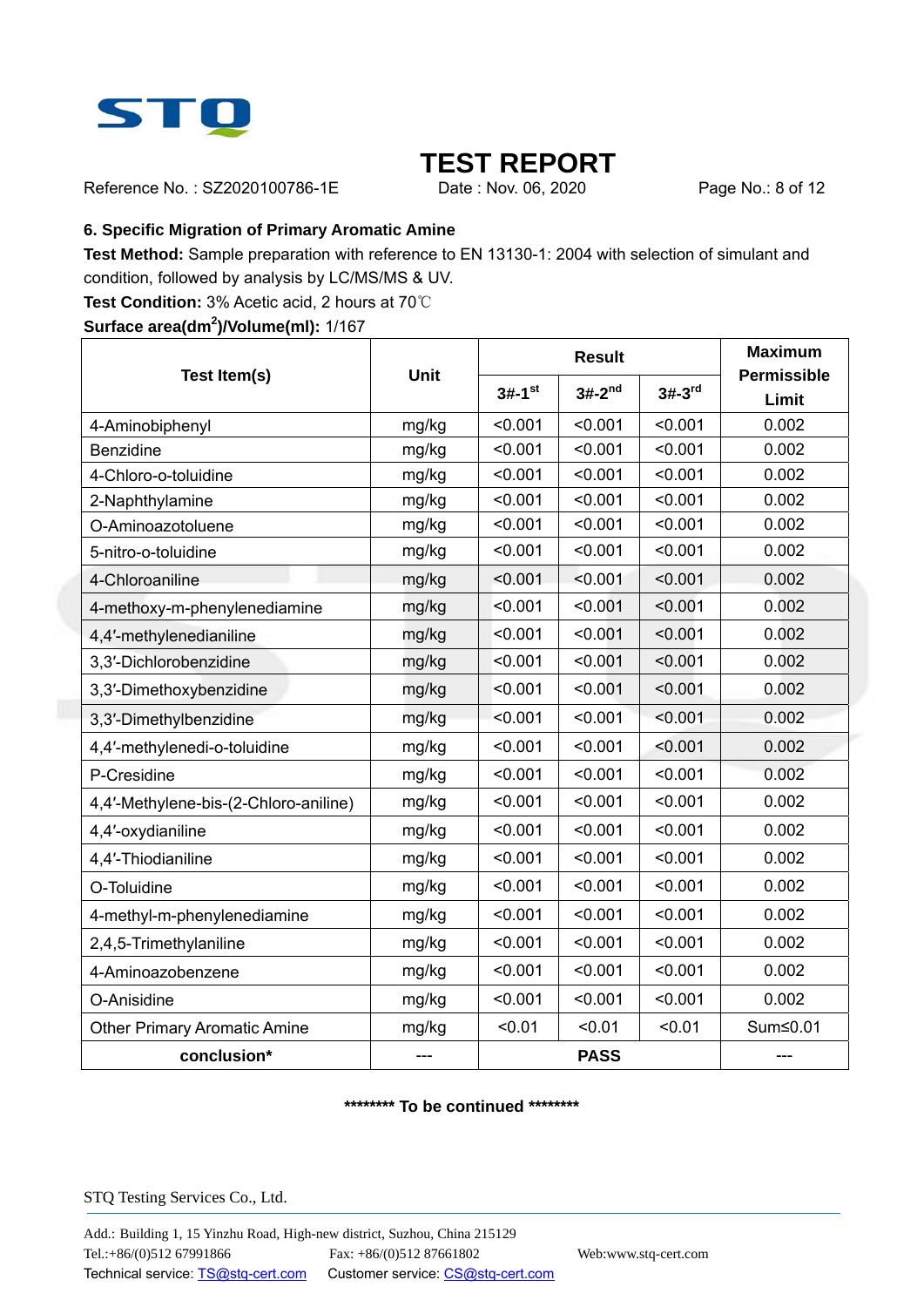

Reference No.: SZ2020100786-1E Date: Nov. 06, 2020 Page No.: 9 of 12

**Remark:** \*According to Regulation (EU) No 10/2011 and its amendment (EU) 2020/1245,

for repeated use materials and articles:

1) The applicable overall migration test shall be carried out three times on a single sample. The overall migration in the second test shall be lower than in the first test, and the overall migration in the third test shall be lower than in the second test. Compliance with the overall migration limit shall be verified on the basis of the level of the overall migration found in the third test.

2) Specific migration test(s) shall be carried out three times on a single sample. Compliance shall than be verified on the basis of the level of the migration found in the third test and on the basis of the stability of the material or article from the first to the third migration test. The stability of the material shall be considered insufficient if migration is observed above the level of detection in any of the three migration tests, and increases from the first migration test to the third migration test. In case of insufficient stability, compliance of the material shall not be established even in case the specific migration limit is not exceeded in any of the three tests. Irrespective of the above rules, a material or article shall never be considered to comply with the Regulation if in the first test a substance that is prohibited from migrating or from being released in detectable quantities.

## **7. Bisphenol-A (BPA) Content**

**Test Method:** With reference to EPA3550C-2007, Analysis was performed by LC.

| <b>Test Item</b>  | <b>Unit</b> | <b>MDL</b> |      | <b>Test Results</b> |
|-------------------|-------------|------------|------|---------------------|
|                   |             |            | 3#   | 4#                  |
| Bisphenol-A (BPA) | mg/kg       | 0.1        | N.D. | N.D.                |

**Note :** 1) MDL = Method Detection Limit.

2) N.D. = Not detected, less than MDL.

## **Test Part Description:**

1# Sport bottle 2# Silver aluminum bottle inner wall 3# Black PP lid 4# Transparent silicone ring

**\*\*\*\*\*\*\*\* To be continued \*\*\*\*\*\*\*\***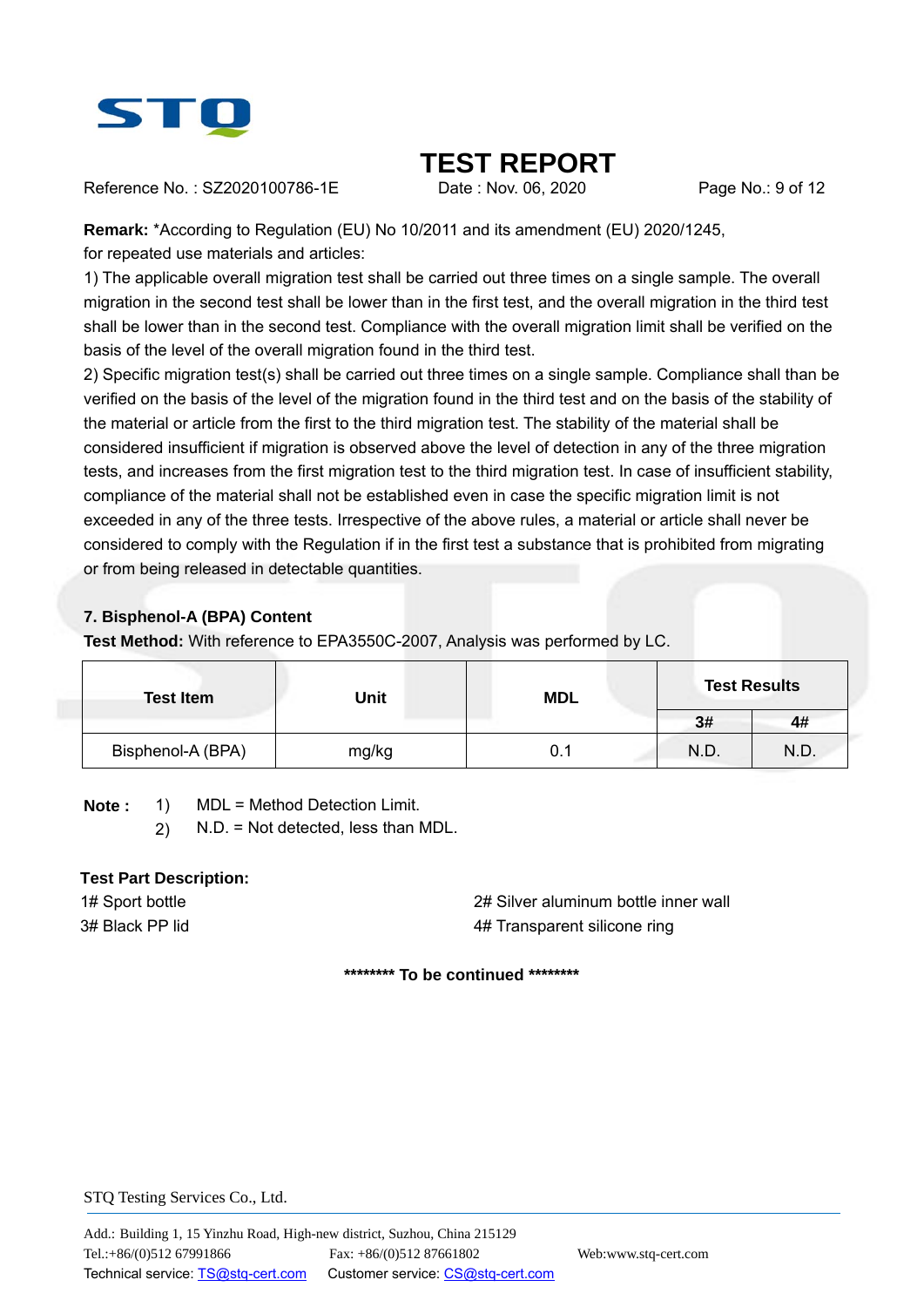

## Reference No.: SZ2020100786-1E Date : Nov. 06, 2020 Page No.: 10 of 12

# **TEST REPORT**<br>Date : Nov. 06, 2020

## **SAMPLE PHOTOS**



**\*\*\*\*\*\*\*\* END OF REPORT \*\*\*\*\*\*\*\*\***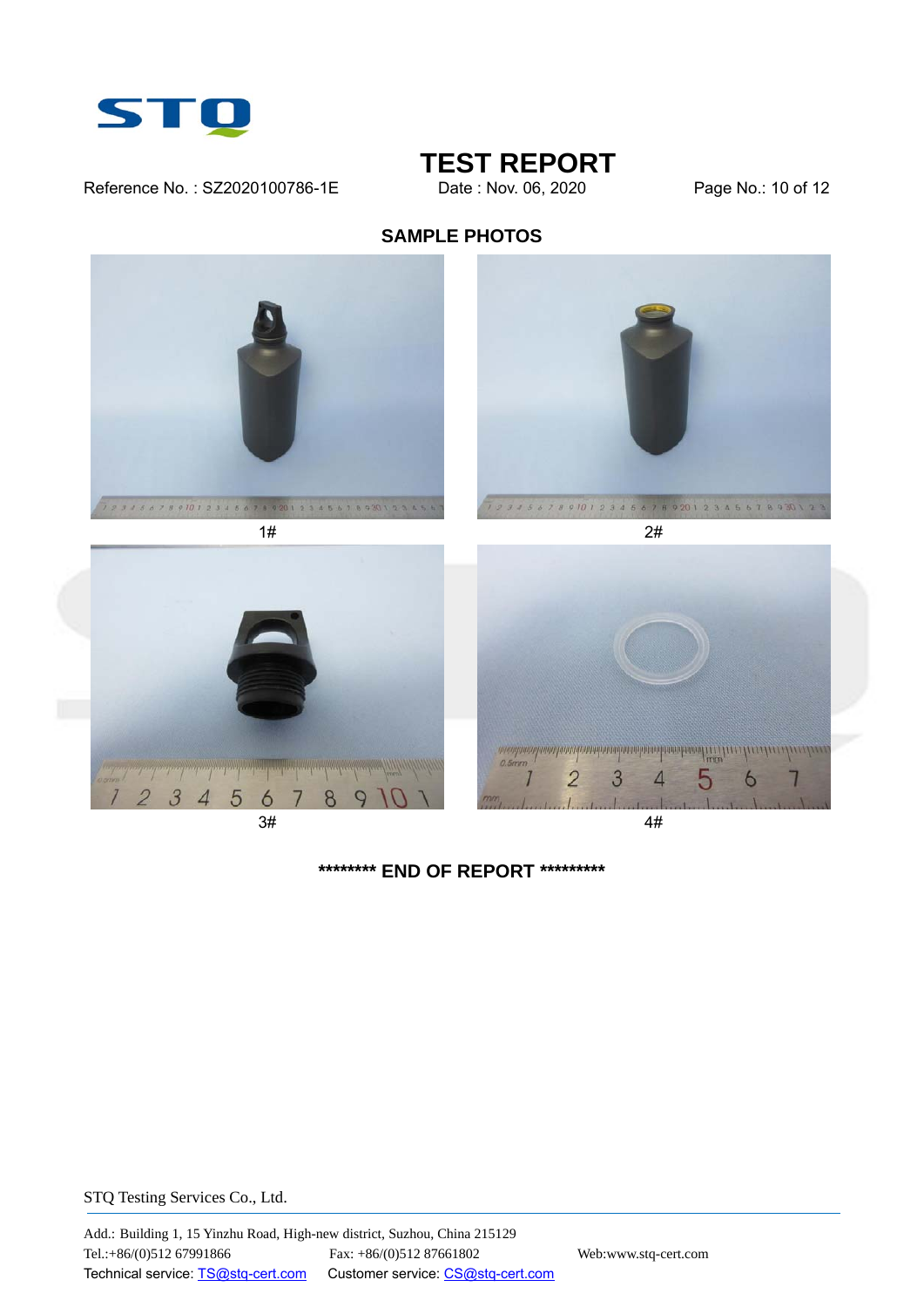

Reference No.: SZ2020100786-1E Date: Nov. 06, 2020 Page No.: 11 of 12

#### GENERAL CONDITIONS OF SERVICES

STQ Testing Services Co.,Ltd. (hereinafter "STQ"), The testing or examining under the request of the customer should obey terms as follow, according to regulation of "Contract Law of the People's Republic of China" on processing and undertaking contract, our company have legal right of termination without any reason and have the right to accept or refuse testing or examining request:

1. STQ only acts for the person or body originating the instructions (the"Clients"). No other party is entitled to give instructions, particularly on the scope of testing or delivery of report or certificate, unless authorized by the Clients.

- 2. Sample recycling: when the testing or examining is finished, the customer should recycle the sample. Within 30 days after issuing of testing report, if the customer could not recycle the sample or send notification of sample recycling in written (for example, if the sample belongs to consumables, toxic drugs, dangerous goods and other items that are not suitable for long-term storage, such as semi-finished products and fragile samples such as liquids and powders , the retention period will be shortened to 7 days ). After the retention period,STQ has the right to dispose of the sample arbitrarily without paying compensation or compensation to the customer and take no responsibility for the consequences that damages the customer's trade secrets and intellectual property rights due to the loss of the sample.
- 3. The delivery and return fee of the samples which need to do testing at STQ should be paied by the client. STQ will not bear the responsibility for the testing error that is caused by transporting, packaging and labelling.
- 4. The Clients shall always comply with the following before or during STQ providing its services:
- a) provide sample(s) and relevant data, at the same time, guarantee the consistence of the sample(s)'name they declared with the  $sample(s)$  or the goods provided. Otherwise, STQ will not bear any relevant responsibilities;
- b) giving timely instructions and adequate information to enable STQ to perform the services effectively;
- c) supply, when requested by STQ, any equipment and personnel for the performance of the services;
- d) take all necessary steps to eliminate or remedy any obstruction in the performance of the services;
- e) inform STQ in advance of any hazards or dangers, actual or potential, associated with any order of samples or testing;
- f) provide all necessary access for STQ's representative to enable the required services to be performed effectively;
- g) ensure all essential steps are taken for safety of working conditions, sites and installations during the performance of services;
- h) fully discharge all its liabilities under any contract like sales contract with a third party, whether or not a report or certificate has been issued by STQ, failing which STQ shall be under no obligation to the Clients.
- 5. Subject to STQ's accepting the Client's instructions, STQ will issue reports or certificates which reflect statements of opinion made with due care within the scope of instructions but STQ is not obliged to report upon any facts outside the instructions, if there were any dissidence about the report or certificate, the Client should provide the written declaration to STQ within 15 days after the date receiving the report or certificate, otherwise, STQ will not hear the case after the date limit.
- 6. STQ is irrevocably authorized by the Clients to deliver at its discretion the report or the certificate to any third party when instructed by the Clients or where it implicitly follows from circumstances, trade custom, usage or practice as determined by STQ.
- 7. A test report will be issued in confidence to the Clients and it will be strictly treated as such by STQ. It may not be reproduced either in its entirety or in part and it may not be used for advertising or other unauthorized purposes without the written consent of STQ. The Clients to whom the Report is issued may, however, show or send it, or a certified copy thereof prepared by STQ, to his customer, supplier or other persons directly concerned. STQ will not, without the consent of the Clients, enter into any discussion or correspondence with any third party concerning the contents of the report unless required by the relevant governmental authorities, laws or court orders.
- 8. Applicants wishing to use STQ's reports in court proceedings or arbitration shall inform STQ to that effect prior to submitting the sample for testing.
- 9. The report will refer only to the sample tested and will not apply to the bulk, unless the sampling has been carried out by STQ and is stated as such in the Report. Also, the report is only for reference.
- 10. Any documents containing engagements between the Clients and third parties like contracts of sale, letters of credit, bills of lading, etc. are regarded as information for STQ only and do not affect the scope of the services or the obligations accepted by STQ.
- 11. If the Clients do not specify the methods/standards to be applied, STQ will choose the appropriate ones and further information regarding the methods can be obtained by direct contact with STQ, for the in-house method, STQ will only provide the summary.
- 12. No liability shall be incurred by and no claim shall be made against STQ or its servants, agents, employees or independent contractors in respect of any loss or damage to any such materials, equipment and property occurring whilst at STQ or any work places in which the testing is carried out, or in the course of transit to or from STQ or the said work places, whether or not resulting from any acts, neglect or default on the part of any such servants, agents, employees or independent contractors of STQ.
- 13. STQ will not be liable, or accept responsibility for any loss or damage howsoever arising from the use of information contained in any of its reports or in any communication whatsoever about its said tests or investigations.
- 14. Except for term 11 and term 12, if the test sample is damaged due to the negligence of ZOTAC, the total compensation for loss and damage to the sample or loss to the customer shall not exceed twice of the test service fee.
- 15. In the event of STQ prevented by any cause outside STQ's control from performing any service for which an order has been given or an agreement made, the Clients shall pay to STQ:
- a) the amount of all abortive expenditure actually made or incurred;

b) a proportion of the agreed fee or commission equal to the proportion (if any) of the service actually carried out by STQ, and STQ shall be relieved of all responsibility whatsoever for the partial or total non-performance of the required service.

STQ Testing Services Co., Ltd.

Add.: Building 1, 15 Yinzhu Road, High-new district, Suzhou, China 215129 Tel.:+86/(0)512 67991866 Fax: +86/(0)512 87661802 Web:www.stq-cert.com Technical service: TS@stq-cert.com Customer service: CS@stq-cert.com